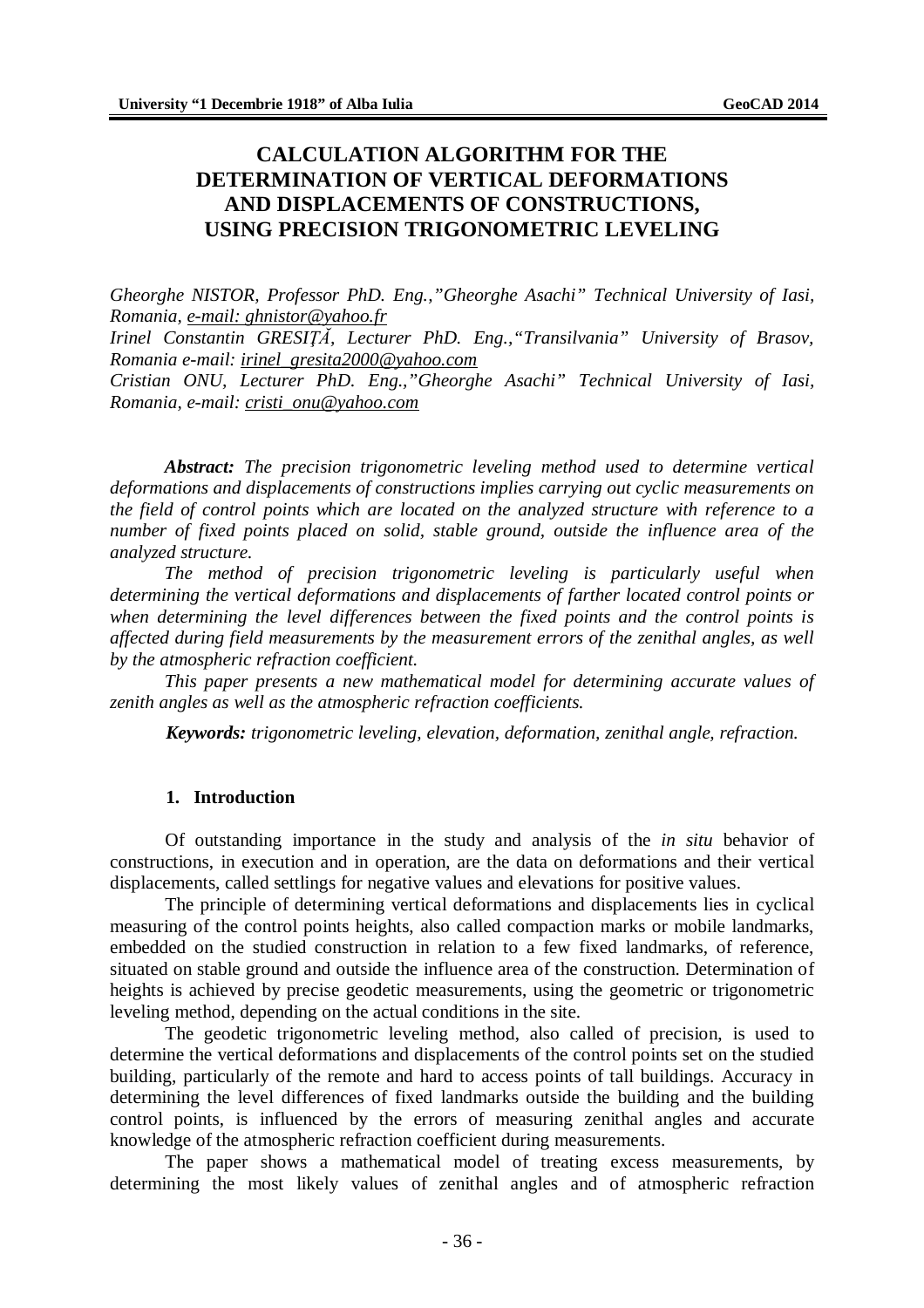coefficients, in order to increase the accuracy of determining the control points heights, and hence of vertical deformations and displacements, using the forward / direct intersection. The points from which measurements are made are fixed points of the reference network, from which measurements are made for horizontal deformations, too.

Vertical atmospheric refraction occurs when zenithal angles measurement used in trigonometric leveling is performed. Using a mean refraction coefficient regardless of the period of measurements, will lead to uncertain results, with errors in establishing the control points heights.

Using the forward geodetic intersection method in determining the level differences between two or several fixed points outside the studied building and the control points on the building, provides a surplus of measurements required for compensation. Getting the most probable values is possible when determining the most probable values of zenithal angles and of atmospheric refraction coefficients, affecting the measured sizes for directions from each point of the station.

The paper presents a method for determining atmospheric refraction coefficients, also taking into account the measurement errors of zenithal angles, which reflect as accurate as possible the situation in the field, provided that all level differences are measured trigonometrically.

### **2. Presentation of calculation and compensation algorithm**

The *A* and *B* fixed points outside the building and the control points  $P_1$ ,  $P_2$ ,  $\dots$ ,  $P_j$ ,  $\dots$ ,  $P_N$  set on the building, are considered. The  $P_j$  ( $j = 1, N$ ) control points heights, will be determined using the forward leveling intersection method at the two station points, *A* and *B.* Horizontal distances, corresponding to visas will be determined either from the rectangular coordinates known from the reference microtriangulation network, as in the case of weight or arch dams tracking or by electronic measurement. Elements directly measured in each cycle are the zenithal angles of the visas,  $Z_i$ , where  $i = 1, n$ .

Because visas from station points to control points are unilateral, level differences between station points,  $A$  and  $B$ , and the control point  $P_i$  will be expressed by the relations (Fig. 1):



Fig. 1. Station points and control points positioning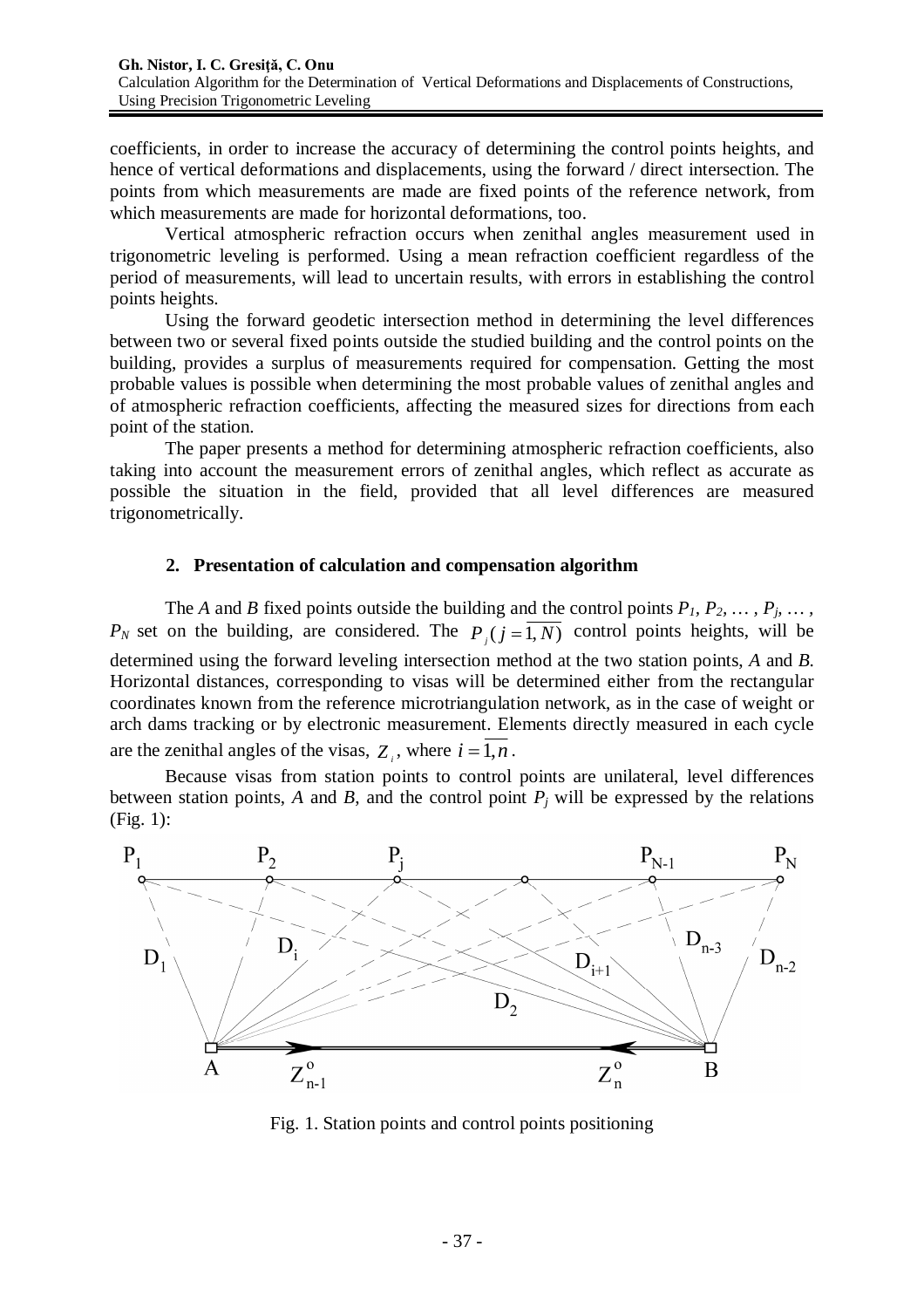$$
h_{_{AP_i}} = D_i \, ctg \, Z_i + I_A - S_j + C_i - C_i \, K_1 \,, \tag{1}
$$

$$
h_{_{BP_j}} = D_{_{i+1}} ctg Z_{_{i+1}} + I_{_B} - S_{_{j}} + C_{_{i+1}} - C_{_{i+1}} K_{_2} , \qquad (2)
$$

where  $D_i$  and  $D_{i+1}$  are horizontal distances from the A and B station points to the control point *Pj*. Their sizes are calculated from the rectangular coordinates of local microtriangulation network points or electronic measurement; *Zi*, *Z1+1* are compensated zenithal angles sizes, unilaterally measured from *A* and *B* stations to  $P_j$  point;  $I_A$  and  $I_B$  are the unit heights from *A* and *B*;  $S_i$  is the sight signal height from  $P_i$ ;  $K_i$  and  $K_2$  are sizes of the atmospheric refraction coefficients affecting the sizes of zenithal angles on the directions between the two stations, whose sizes are not known and have to be determined;  $C_i$  and  $C_{i+1}$  are corrections of the Earth curvature, expressed by the forms:

$$
C_i = \frac{D_i^2}{2R}, \quad C_{i+1} = \frac{D_{i+1}^2}{2R}, \quad R \approx 6379 \text{ km.}
$$
 (3)

Level differences (1) and (2), determined trigonometrically, are functions of the measured elements

$$
h_{AB} = f(D, Z, K), \tag{4}
$$

where the measurement errors of the instrument and signal height are neglected. In this way, the level difference error will be expressed by the relation:

$$
s_{h} = \pm \left[ s_{b}^{2} \, ctgZ + \frac{D}{\sin^{2} Z} \left( \frac{s_{z}^{cc}}{\rho^{cc}} \right)^{2} + \frac{D^{4}}{4R^{2}} s_{R}^{2} \right]^{\frac{1}{2}}.
$$
 (5)

For the simplifying case, it is seen that the level difference error depends, particularly, on the accuracy of the atmospheric refraction coefficient knowledge. The condition to find out the atmospheric refraction coefficient  $K$  will result from the existence of measurements excess, so that the height of  $P_j$  point may be calculated from two independent determinations. Unlike the initial method, when it was considered that angle / zenithal distances are not affected by the inherent errors in the measurement [5], this algorithm will also take into consideration the influence of zenithal angles measurement errors. For this, it will be proceeded as follows:

From *APjB* triangle equality will result

$$
h_{_{AP_j}} + (-h_{_{BP_j}}) = h_{_{AB}},
$$
\n(6)

which is a condition equation, where  $h_{AP_j}$  *si*  $h_{BP_j}$  are the compensated values of the level differences between the *A* and *B* station points and the  $P_j$  control point, unilaterally determined, using relations (1) and (2) while  $h_{AB}$  is the level difference between the station points, trigonometrically determined, with sight in both directions.

Introducing the relations (1) and (2) in (6), will lead to:

$$
D_i ctg Z_i + I_A - S_{P_i} + C_i - C_i K_1 - D_{i+1} ctg Z_{i+1} - I_B + S_{P_i} - C_{i+1} + C_{i+1} K_2 = h_{AB} \tag{7}
$$

In the equation obtained, the  $K_I$  and  $K_2$  atmospheric refraction coefficients, corresponding to the observations from *A* and *B* station points will be replaced by a provisional value, calculated by the form:

$$
K_0 = 1 - \frac{\left[ (Z_{n-1}^0 - Z_n^0) - 200^s \right]^{cc}}{\rho^{cc}} \cdot \frac{R}{D_{AB}},
$$
\n(8)

where:  $Z_{n-1}^0$  and  $Z_n^0$  and are the average values of mutually measured zenithal distances from *A* to *B* and from *B* to *A*; *DAB* is the horizontal distance between the *A* and *B* station points, obtained either from the rectangular coordinates of the points, belonging to the microtriangulation network, e.g. from a dam, or by electronic measurement.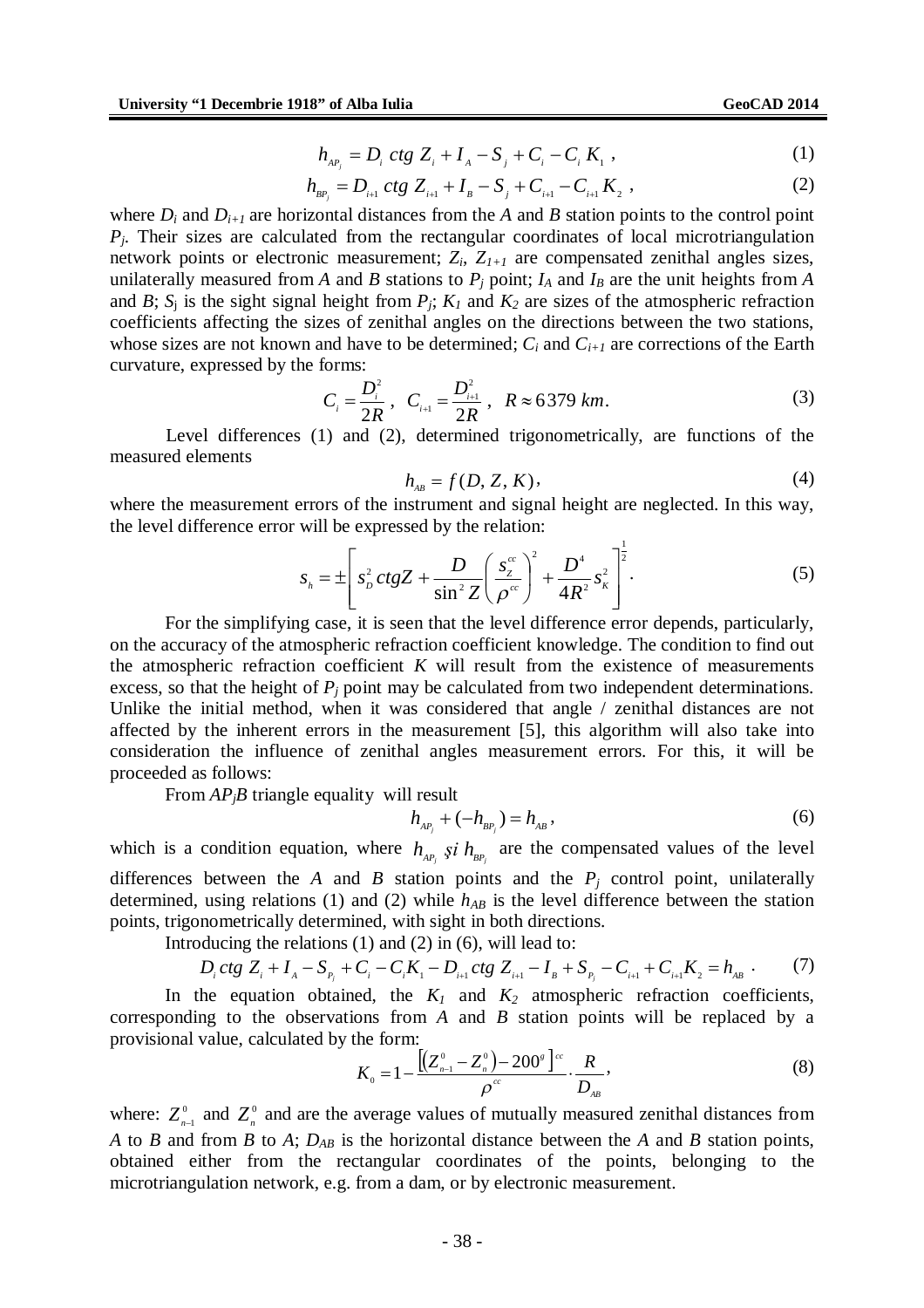The expression (8) is to be applied within a restriction [6], which stems from the fact that the atmospheric refraction is a periodic function of twenty-four hours. Therefore, zenithal measurements should be made during the zenithal relatively stable period of the phenomenon, between the hours 10 a.m. and 3 p.m. of the day.

In equation (7), the compensated / probable values of zenithal angle, of atmospheric refraction coefficients and of the level difference between station points, will be replaced by the following relations:

 $Z_i = Z_i^0 + v_i$ ,  $Z_{i+1} = Z_{i+1}^0 + v_{i+1}$ ,  $K_i = K_0 + dK_1$ ,  $K_2 = K_0 + dK_2$ ,  $h_{AB} = h_{AB}^0 + dh$  $1, 1, 1, 0, 0, \ldots, 1, 1, 1, 1, 0, 0, \ldots, 2$  $\mathbf{0}$ 1  $-i+1$  $S_{i}^{0} + \nu_{i}$ ,  $Z_{i+1} = Z_{i+1}^{0} + \nu_{i+1}$ ,  $K_{i} = K_{0} + dK_{i}$ ,  $K_{2} = K_{0} + dK_{2}$ ,  $h_{AB} = h_{AB}^{0} + dh$ , (9) where:  $Z_i^0$  and  $Z_{i+1}^0$  are average values of zenithal angles measured with a precision theodolite or with a performing total station;  $K_0$  represents the provisional value of the atmospheric refraction coefficient, calculated by form (8);  $V_i$  and  $V_{i+1}$  are corrections applied to the average values of zenithal angles;  $dK_i$  and  $dK_2$  are (unknown) corrections that will be applied to the average atmospheric refraction coefficient, to obtain refractive coefficients corresponding to the two station points;  $h_{AB}^0$  is the level difference calculated from the mutual of the *AB* side mutual sight. It will result:

$$
D_i ctg (Z_i^0 + v_i) - D_{i+1} ctg (Z_{i+1}^0 + v_{i+1}) + I_A + C_i - C_i(K_0 + dK_1) -
$$
  
-  $I_B - C_{i+1} + C_{i+1}(K_0 + dK_2) = h_{AB}^0 + dh$ , where  $S_j = 0$ . (10)

Having a non-linear form, the principle of minimum could not be applied. Therefore, linearization will made bydevrlopment in Taylor series, retaining only the first order terms. Thus, a linear equation of condition will result:

$$
D_i ctg \left(Z_i^0 + \frac{v_i^{cc}}{\rho^{cc} \sin^2 Z_i^0}\right) - D_{i+1} ctg \left(Z_{i+1}^0 + \frac{v_{i+1}^{cc}}{\rho^{cc} \sin^2 Z_{i+1}^0}\right) + I_A -
$$
  
-  $I_B + C_i - C_{i+1} - C_i(K_0 + dK_1) + C_{i+1}(K_0 + dK_2) = h_{AB}^0 + dh,$  (11)

or

$$
\frac{D_i}{\sin^2 Z_i^0} \cdot \frac{v_i^{cc}}{\rho^{cc}} - \frac{D_{i+1}}{\sin^2 Z_{i+1}^0} \cdot \frac{v_{i+1}^{cc}}{\rho^{cc}} - C_i K_1 + C_{i+1} K_2 - dh + w_j = 0,
$$
\n(12)

where the free term of the equation of condition will be:

$$
w_j = D_i ctg Z_i^0 - D_{i+1} ctg Z_{i+1}^0 + I_A - I_B + C_i - C_{i+1} - C_i K_1 + C_{i+1} K_2 - h_{AB}^0
$$
 (13)

The number of linear equations of condition (12) will be equal to the number of control points on the studied building.

Further on, using the mutual observations on the *AB* basic side, the equations can be written:

$$
h_{AB} = D_{AB}ctgZ_{n+1}^{0} + I_{A} - S_{B} - C_{A}K_{1},
$$
\n
$$
h_{A} = D_{A}ctgZ_{0}^{0} + I_{A} - S_{B} - C_{A}K_{1}.
$$
\n(14)

$$
-h_{BA} = D_{BA}ctgZ_{n+2}^{0} + I_{B} - S_{A} - C_{B}K_{2}
$$
  
The second equation is subtracted from the first and it will result:

 $1 \times B$ <sup>1</sup> 2  $^0$  D  $_{\alpha\star\alpha}Z^0$  $2h_{AB} = D_{AB}ctgZ_{n-1}^{0} - D_{BA}ctgZ_{n}^{0} + I_{A} - I_{B} + S_{A} - S_{B} - C_{A}K_{1} + C_{B}K_{2}$  (15)

and introducing notations

$$
h_{AB} = h_{AB}^0 + dh, \ K = K_0 + dK, \ Z_{n-1} = Z_{n-1}^0 + v_{n-1}, \ Z_n = Z_n^0 + v_n, \tag{16}
$$
  
zation the equation will result:

after linearization the equation will result:

$$
\frac{D_{AB}}{\sin^2 Z_{n-1}^0} \cdot \frac{v_{n+1}^{cc}}{\rho^{cc}} - \frac{D_{BA}}{\sin^2 Z_n^0} \cdot \frac{v_{n+2}^{cc}}{\rho^{cc}} - C_A dK_1 + C_B dK_2 - 2dh + w_r = 0, \qquad (17)
$$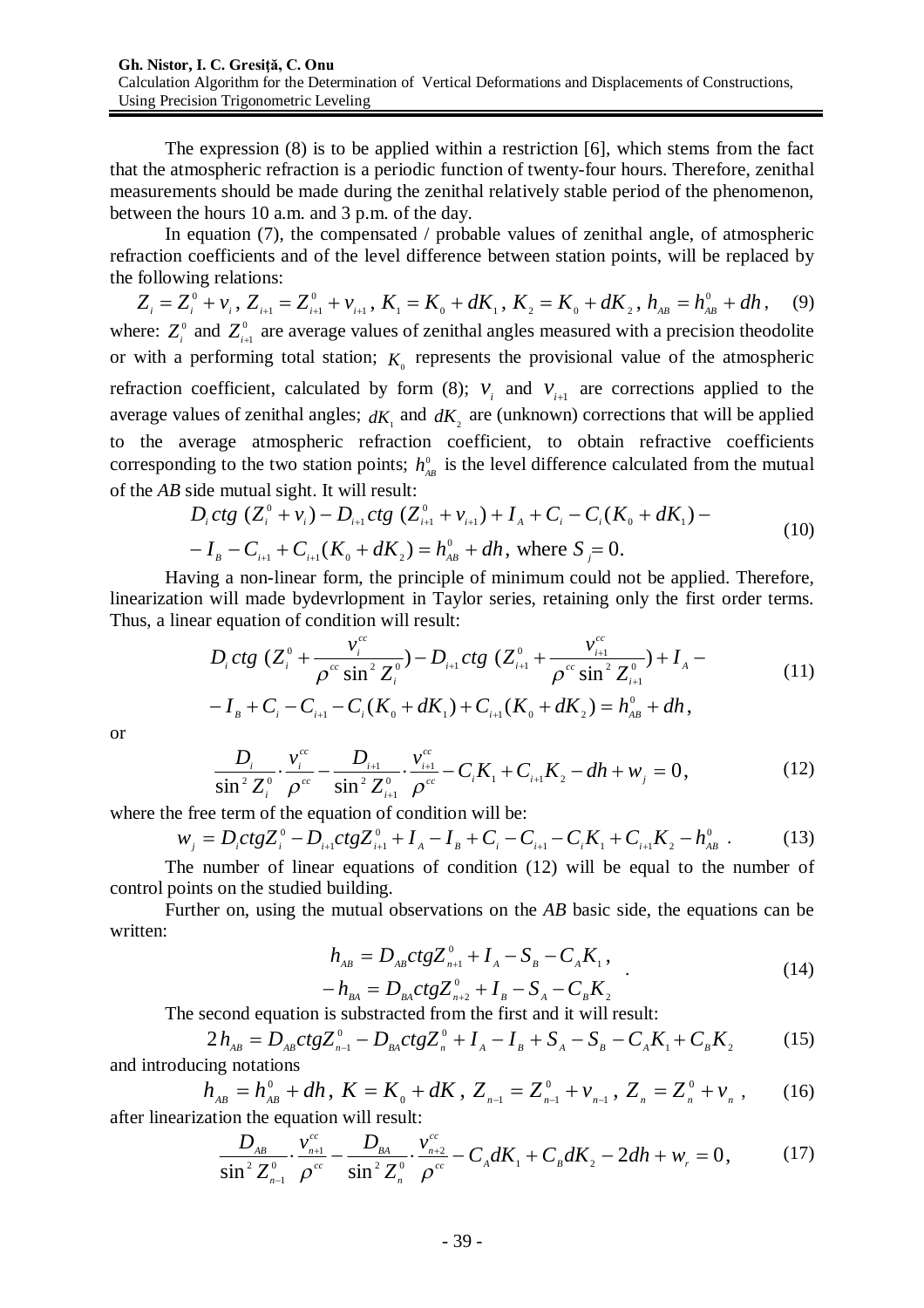where the free term will be:

$$
w_r = D_{AB}ctg Z_{n-1}^0 - D_{BA}ctg Z_n^0 - C_A K_0 + C_B K_0 - 2h_{AB}^0
$$
 (18)

Linear equation of condition (17) corresponds to the level difference between station points *A* and *B*.

Taking into account the equations (12) and (17), for the case of a *N* number of control points, determined by the forward leveling intersection, from two station points, a number of  $r = N+1$  equations of angular corrections and of additional unknowns will be given, having the general form

0, 0, 1 3 2 4 2 1 2 2 2 2 1 1 2 2 1 1 1 2 1 1 *b v b v A dK B dK C dh w a v a v AdK B dK C dh w* (19)

 $r_1v_{n-1} + r_2v_n + A_r dK_1 + B_r dK_2 + C_r dh + w_r = 0$ .

Characteristic is the fact that the obtained system is a system of equations of condition, with three additional unknown  $dK_1, dK_2$  and  $dh$ . Therefore, it will be called the system of condition equations with additional unknowns. Compensation in this case should be regarded as a particular case of the general problem, when the compensated values of the measured variables  $X_1, X_2, \ldots, X_n$  are related by condition equations of general form

$$
E_j: f_j(X_1, X_2, \dots, X_n; x, y, \dots, u) = 0,
$$
\n(20)

where  $j = a, b, ..., r$ , and *x*, *y*, *m*, *u* are additional unknowns, whose number, in the general case, is equal to *t*, as they are unmeasured magnitudes. If in equation (20) the compensated values are substituted

$$
\begin{cases} X_i = M_i^0 + v_i \\ x = x_0 + dx, \ y = y_0 + dy, \dots, u = u_0 + du, \end{cases}
$$
 (21)

the ecuations will be given:

$$
E_j: f_j(M_1^0 + v_1, M_2^0 + v_2, \dots, M_n^0 + v_n; x_0 + dx, y_0 + dy, \dots, u_0 + du) = 0.
$$
 (22)

Appreciating corrections  $v_i$ ,  $i = 1, n$ , as independent of  $M_i^0$  measurement results, developing in the Taylor series and only limited to linear terms, the linear system of condition equations with additional unknowns will be obtained, similar to the expression (19):

$$
\begin{cases}\na_1v_1 + a_2v_2 + \dots + a_nv_n + A_1dx + B_1dy + \dots + T_1du + w_1 = 0, \\
b_1v_3 + b_2v_4 + \dots + b_nv_n + A_2dx + B_2dy + \dots + T_2du + w_2 = 0, \\
\vdots \\
\underbrace{r_1v_1 + r_2v_2 + \dots + r_nv_n}_{n} + \underbrace{A_rdx + B_rdy + \dots + T_rdu}_{n} + w_r = 0.\n\end{cases} (23)
$$

The number of equations being *r*, the question of compensation will make sense and will be made only if there are the inequalities

$$
r > t \quad \text{si} \quad n > r - t \tag{24}
$$

There are several ways to solve. Of these, direct solving will be used, preserving both the  $v_i$  corrections and the *dx, dy,..., du* additional unknowns. In this case, without detailing the mathematical model, to the linear system of condition equations with additional unknowns, using the method correlates, the following system of normal equations, where the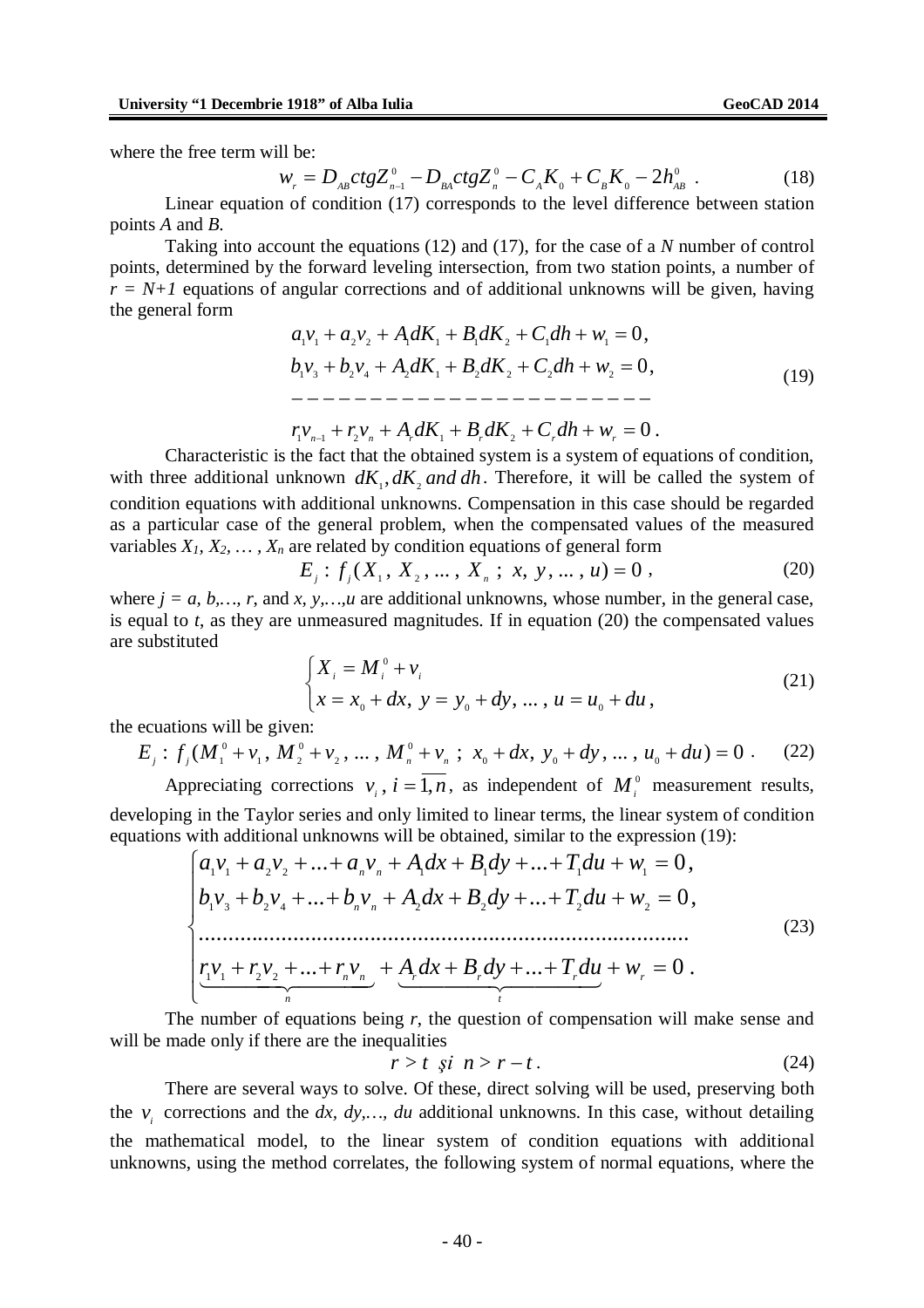number of equations is equal to the number of unknowns (the  $k_1, k_2, ..., k_r$  correlates and the *dx, dy,…, du* additional unknowns) will correspond:

$$
\begin{cases}\n[aa]k_1 + [ab]k_2 + ... + [ar]k_r + A_1dx + B_1dy + ... + T_1du + w_1 = 0, \\
[ab]k_1 + [bb]k_2 + ... + [br]k_r + A_2dx + B_2dy + ... + T_2du + w_2 = 0, \\
&\dots \\
[ar]k_1 + [br]k_2 + ... + [rr]k_r + A_rdx + B_rdy + ... + T_rdu + w_r = 0, \\
A_1k_1 + A_2k_2 + ... + A_rk_r + 0dx + 0dy + ... + 0du + 0 = 0, \\
B_1k_1 + B_2k_2 + ... + B_rk_r + 0dx + 0dy + ... + 0du + 0 = 0, \\
&\dots \\
T_1k_1 + T_2k_2 + ... + T_rk_r + 0dx + 0dy + ... + 0du + 0 = 0.\n\end{cases} (25)
$$

For the analyzed study case, to the system (19) the normal system of corrections and additional unknowns will correspond:

$$
\begin{cases}\n[aa]k_1 + [ab]k_2 + ... + [ar]k_r + A_1 dK_1 + B_1 dK_2 + C_1 dh + w_1 = 0, \\
\vdots \\
[ar]k_1 + [br]k_2 + ... + [rr]k_r + A_r dK_1 + B_r dK_2 + C_r dh + w_r = 0, \\
A_1 k_1 + A_2 k_2 + ... + A_r k_r + 0 dK_1 + 0 dK_2 + 0 dh + 0 = 0, \\
B_1 k_1 + B_2 k_2 + ... + B_r k_r + 0 dK_1 + 0 dK_2 + 0 dh + 0 = 0, \\
C_1 k_1 + C_2 k_2 + ... + C_r k_r + 0 dK_1 + 0 dK_2 + 0 dh + 0 = 0.\n\end{cases} (26)
$$

By solving the normal equations, the  $r$   $k_1, k_2, ..., k_r$  correlated ones and the three values of the unknowns corrections  $dK_1$ ,  $dK_2$  *and dh* will be determined. The correlates will be replaced in the correction equations system, in terms of the correlates:

$$
E_i: v_i = a_i k_1 + b_i k_2 + \dots + r_i k_r, \ i = \overline{1, n} \ . \tag{27}
$$

Based on  $v_i$  corrections and corrections of the  $dK_1$ ,  $dK_2$  *and*  $dh$ , unknowns, the most probable values of zenithal distances, of atmospheric refraction coefficients are obtained, corresponding to the two stations *A* and *B*, and the level difference between the two station points, with relations (16):

$$
Z_i = Z_i^0 + v_i, \ K_1 = K_0 + dK_1, \ K_2 = K_0 + dK_2, \ h_{AB} = h_{AB}^0 + dh \ . \tag{28}
$$

Compensation control is done by replacing in the system of condition equations of corrections (15), the compensated values of measured sizes and additional unknowns, which must match within the precision of calculation.

Finally, firstly the compensated value of the level difference between station points is calculated, with the relation:

$$
h_{AB} = h_{AB}^0 + dh \tag{29}
$$

In terms of the known height of the *A* station point, the *B* station point height is determined

$$
H_{B} = H_{A} + h_{AB} \tag{30}
$$

after which, based on the compensated values of zenithal angles and of atmospheric refraction coefficients, the level difference between the *A* and *B* station points and the  $P_j$  ( $j = 1, N$ ) control points are calculated with the forms (1) and (2), and hence their heights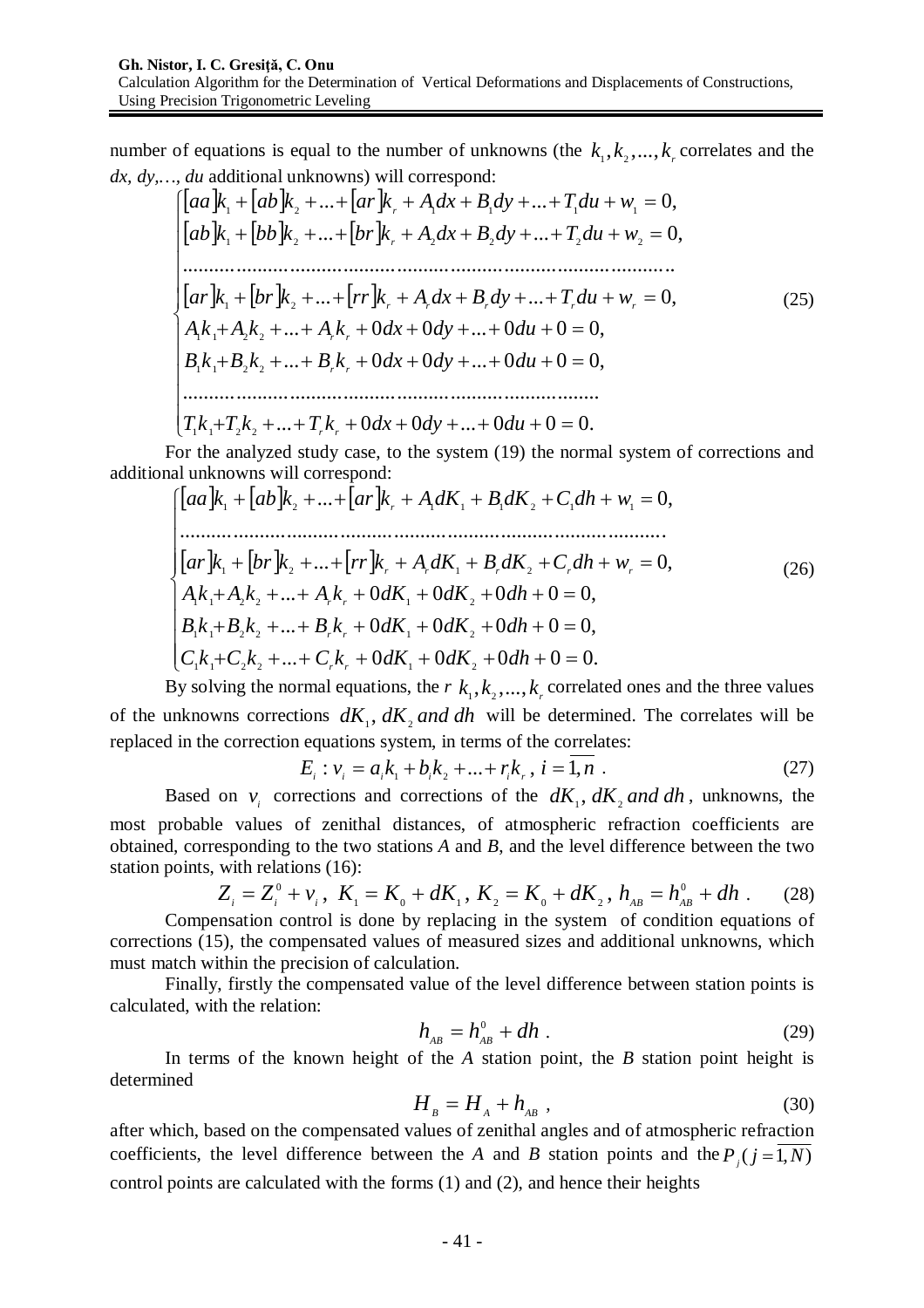$$
H_{P_j}^A = H_A + h_{AP_j}, \ H_{P_j}^B = H_B + h_{BP_j} \ . \tag{31}
$$

By means of  $H^{\scriptscriptstyle{0}}_{\scriptscriptstyle{P}}$  $H_{P_j}^0$  control point height corresponding to the initial / zero readings cycle, and of the height corresponding to the  $t(t = \overline{1,T})$ ,  $H^T$  $H_{P_j}^i$  cycle, the following data will be obtained:

a) Deformation and absolute vertical displacement of the  $P_i(j=1,N)$  control point

$$
\Delta H_{P_j}^{\prime} = H_{P_j}^{\prime} - H_{P_j}^0 \tag{32}
$$

b) Deformation and the total vertical displacement produced between initial and final cycle cycle

$$
\Delta H_{P_j}^T = H_{P_j}^T - H_{P_j}^0 \tag{33}
$$

c) Deformation and partial vertical displacement produced in the interval between two cycles of combined measurements

$$
\Delta H_{P_j} = H'_{P_j} - H'_{P_j}.
$$
\n(34)

d) Deformation and average vertical displacement of the building, corresponding to the readings cycle

$$
\Delta H'_{\text{med}} = \frac{1}{N} (\Delta H'_{P_1} + \Delta H'_{P_2} + ... + \Delta H'_{P_N}). \tag{35}
$$

e) Deformation and vertical movement rate of a control point

$$
v_{P_j} = \frac{\Delta H'_{P_j}}{t} \tag{36}
$$

where  $v_{P_j}$  is the deformation and vertical movement rate;  $\Delta H_i^t$  $\Delta H_{P_j}^i$  is the deformation and the vertical movement yelded at a time *t*, expressed in months or years.

f) Yelding rate of the mean vertical displacement and deformation of the entire structure

$$
v_{\text{med}} = \frac{1}{N} \sum_{j=1}^{N} v_{p_j} \tag{37}
$$

All these elements serve to drafting the documentation on the vertical evolution of the studied construction.

### **3. Evaluation of compensation precision of measurements conditioned with additional unknowns**

For a complete and fair assessment of the precision of the results, the following errors will be determined:

a) *Mean post-compensation square error* of elements measured in the field (zenithal distance) using the relation [4]

$$
s_0 = \pm \sqrt{\frac{[\nu \nu]}{r - t}} \tag{38}
$$

where

$$
[vv] = v_1^2 + v_2^2 + \dots + v_n^2,
$$
 (39)

or, for control